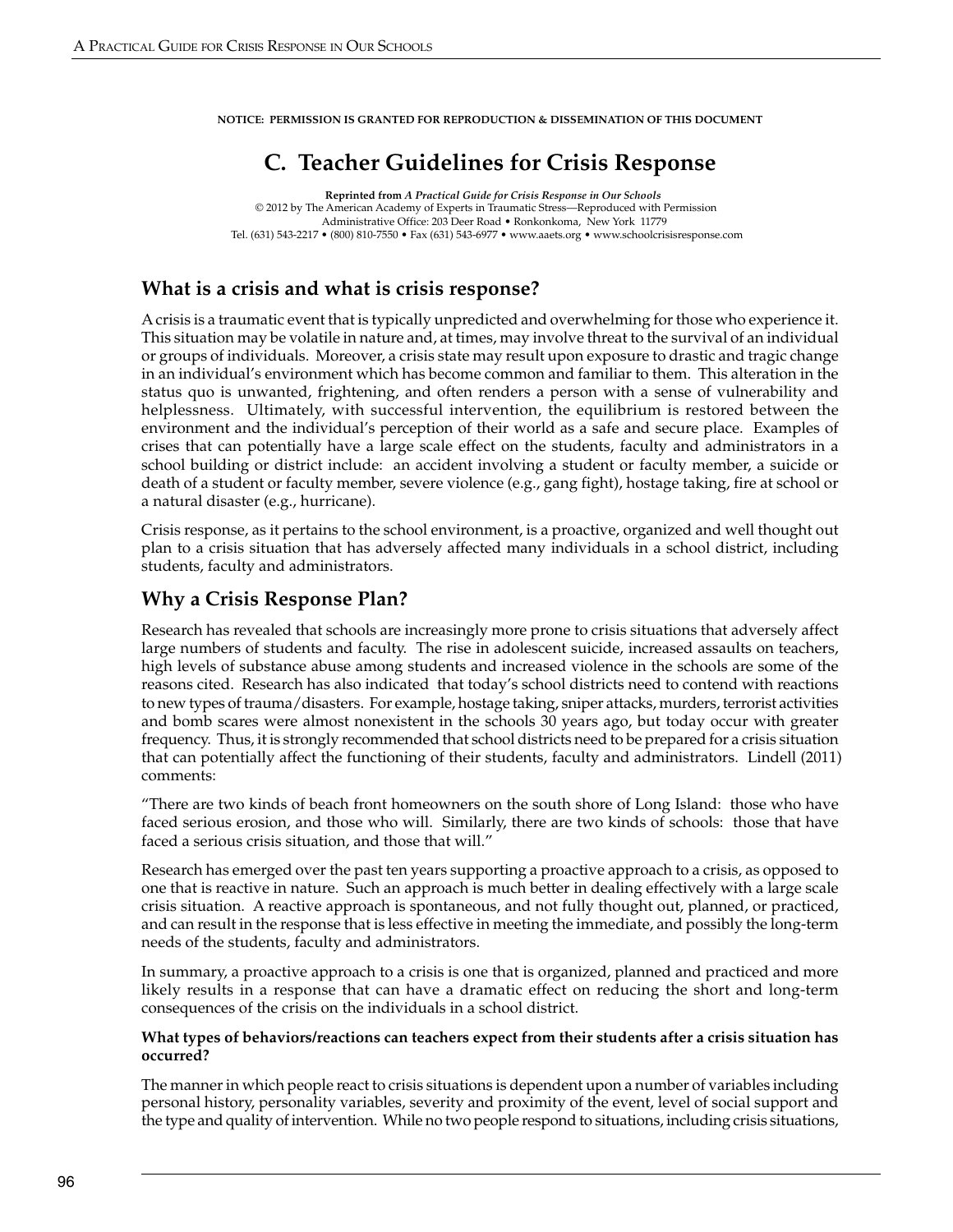in exactly the same manner, the following are often seen as immediate reactions to a significant crisis:

- shock, numbness,
- denial or inability to acknowledge the situation has occurred,
- dissociative behavior—appearing dazed, apathetic, expressing feelings of unreality,
- confusion,
- disorganization,
- difficulty making decisions, and
- suggestibility.

It is important to note that most children will recover from the effects of a crisis with adequate support from family, friends and school personnel. Their response to a crisis can be viewed as "a normal response to an abnormal situation." While the emotional effects of the crisis can be significant and can potentially influence functioning for weeks to months, most children will evidence a full recovery.

Following are descriptions of responses likely to observed in children:

- **Regression in Behavior:** Children who have been exposed to a crisis often exhibit behaviors that are similar to children younger than themselves. This is especially true of toddlers, preschool and elementary school children. They may return to behavior that was abandoned long ago (e.g., thumb sucking, bed-wetting, fears of the dark). Traumatized children may also exhibit separation anxiety, clinging to parents and resistance to leaving the parents' side. They may resist going to bed alone. Bladder and bowel control may be temporarily lost in younger children.
- **Increase in Fears and Anxiety:** Children also exhibit an increase in their fears and worries. They may again become afraid of situations they mastered long ago. As mentioned above they may become fearful of the dark and refuse to go to bed alone. A school phobia may emerge where the child refuses to go to school for fear of something happening and/or fear of leaving his/her parents. They may openly verbalize their fear of the crisis occurring again in the school. It is important that parents do not allow the child to remain home as a means to deal with his/ her anxiety. This will result in the anxiety increasing once the child needs to return to school. Due to the increase in fears, additional demands are made for parent attention and support. Adolescents may experience a more generalized anxiety and not the specific types of fears that are seen in younger children.
- **Decreased Academic Performance and Poor Concentration:** Given the increase in anxiety and the disruption a crisis can have on children's sense of safety and security, there is a decrease in the amount of mental energy and focus available to learn and complete academic assignments.
- **Increased Aggression and Oppositional Behavior, and Decreased Frustration Tolerance:** Children who have been exposed to a crisis can experience difficulty controlling their anger and frustration. Situations that would not have caused a heightened emotional response prior to the crisis, can post-crisis result in an aggressive response and/or expression of frustration. Adolescents may also exhibit an increase in oppositional behavior, refusing to live by the rules and regulations of school and home, and/or meet their responsibilities (e.g., chores, academic assignments). Some adolescents may resort to antisocial behavior (e.g., stealing).
- **Increased Irritability, Emotional Liability and Depressive Feelings:** Children can also exhibit stronger and more variable emotional responses to situations. There could be symptoms of depression that include general sense of sadness, difficulty falling and remaining asleep or sleeping more than normal, change in eating habits, loss of interest in activities once enjoyed, social withdrawal, mental and physical fatigue and/or suicidal ideation. In younger children there may be an increase in irritability and moodiness.
- **Denial:** In an effort to cope with the psychological and emotional ramifications of a crisis, certain children and adolescents will deny that a crisis has occurred and/or deny the significance of a crisis. A child whose mother has died suddenly may demand that he can return home so that they can watch their favorite television program together. An adolescent whose favorite teacher was badly injured in a car accident may insist that he will recover fully, despite the medical evidence that indicates that this will not happen. Children who continue to utilize denial to cope may need to be confronted in a sensitive but straight forward manner. Anger and resentment may be expressed when confronting the child with the reality. In time, and with support, children do come to accept the reality of a situation.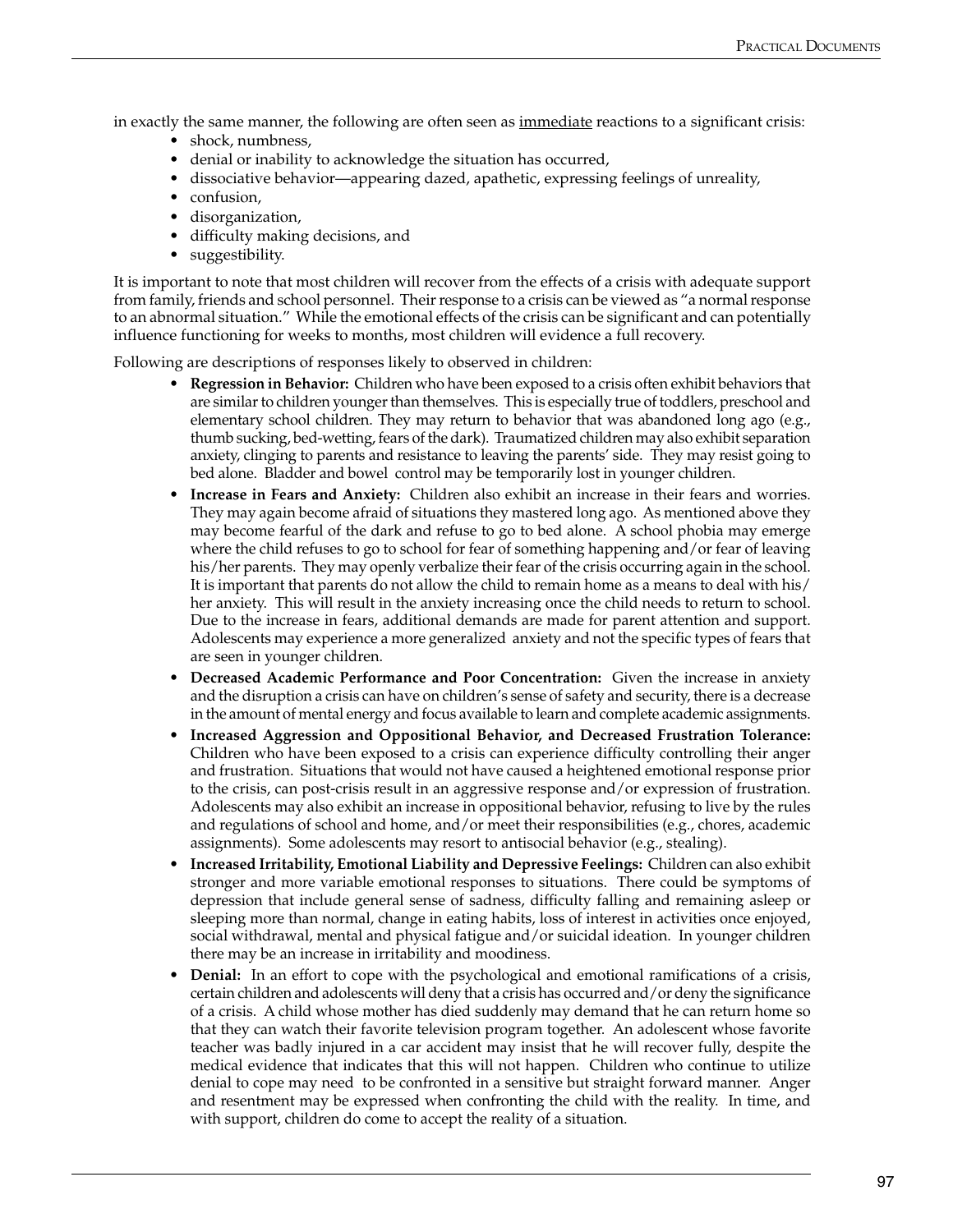Understanding the typical reactions of individuals exposed to a crisis situation is a critical step in identifying people who may be in need of further professional assistance. Several investigators (Greenstone & Levittown, 1993; Klingman, 1987; Weaver, 1995) have described **age-appropriate reactions** of individuals exposed to a traumatic event. Although there is heterogeneity in the reactions of individuals surrounding a crisis, most of these responses are expected reactions and subside in several weeks following the crisis.

### **Preschool Children (Ages 1 through 5)**

- thumb sucking
- speech difficulties
- bed wetting
- decreases or increases in appetite
- fear of the dark
- clinging and whining
- loss of bladder control
- separation difficulties

## **Childhood (Ages 5 through 11)**

- sadness & crying
- school avoidance
- physical complaints (e.g., headaches)
- poor concentration
- irritability
- fear of personal harm
- regressive behavior (clinging, whining)
- nightmares
- aggressive behavior at home or school
- bed wetting
- anxiety & fears
- confusion
- eating difficulty
- withdrawal/social isolation
- attention-seeking behavior

#### **Early Adolescence (Ages 11 through 14)**

- sleep disturbance
- withdrawal/isolation from peers
- increase or decrease in appetite
- loss of interest in activities
- rebelliousness
- generalized anxiety
- school difficulty, including fighting
- fear of personal harm
- physical ailments (e.g., bowel problems)
- poor school performance
- depression
- concentration difficulties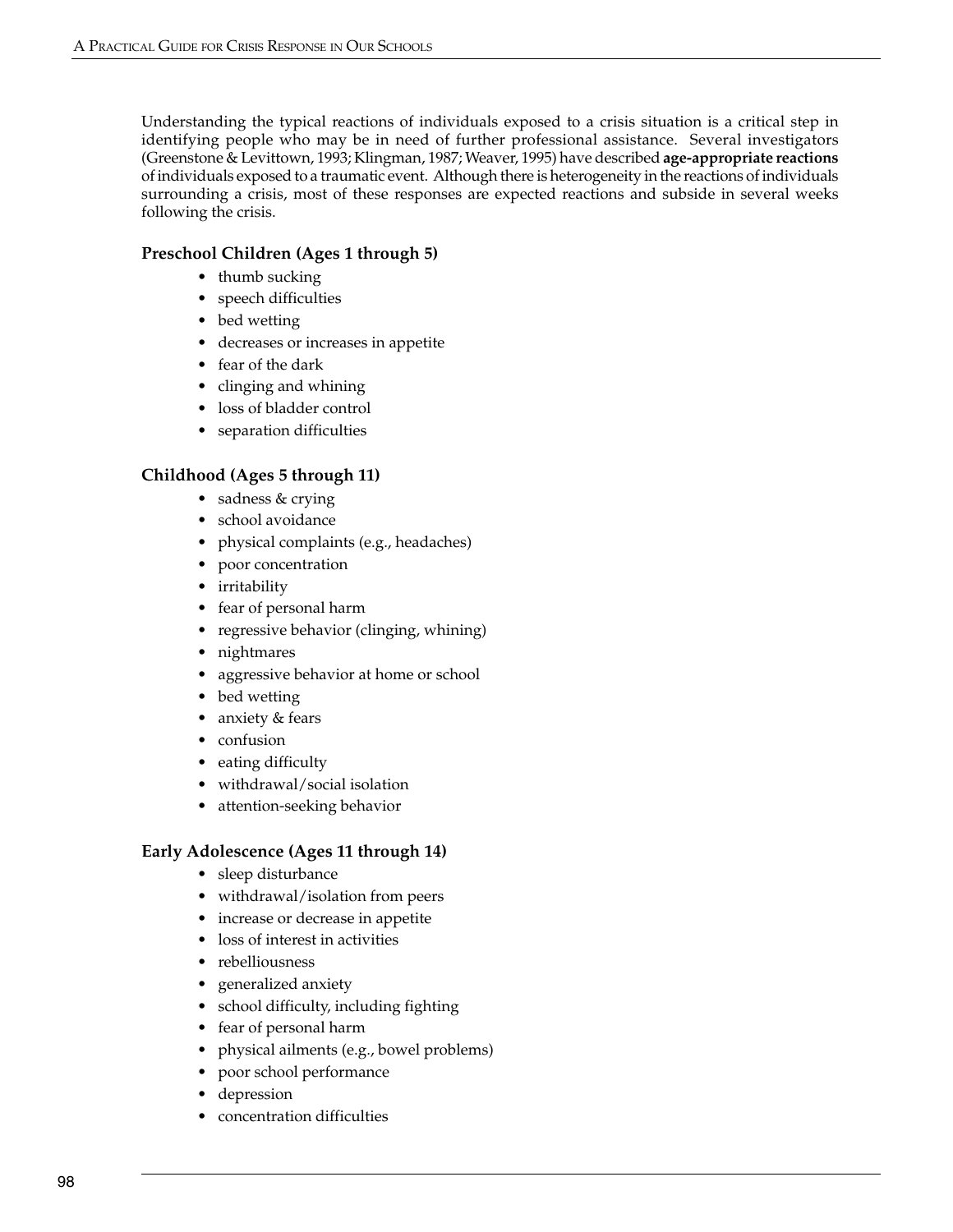#### **Adolescence (Ages 14 through 18)**

- numbing
- intrusive recollections
- sleep disturbance
- anxiety and feelings of guilt
- eating disturbance
- poor concentration and distractibility
- psychosomatic symptoms (e.g., headaches)
- antisocial behavior (e.g., stealing)
- apathy
- aggressive behavior
- agitation or decrease in energy level
- poor school performance
- depression
- peer problems
- withdrawal
- increased substance abuse
- decreased interest in the opposite sex
- amenorrhea or dysmenorrhea

#### **What types of personal reactions can teachers expect after a crisis situation has occurred?**

As in the case of children, the answer to this question is dependent on a number of variables including personal history, personality variables, severity and proximity of the event, level of social support and type and quality of intervention. The fact that some of the possible immediate adult reactions to a crisis are confusion, disorganization and difficulty in decision making, underscores the need for a preplanned, practiced and organized response plan. Longer term reactions that are experienced by adults are:

#### **Adulthood**

- denial
- feelings of detachment
- unwanted, intrusive recollections
- depression
- concentration difficulty
- anxiety
- psychosomatic complaints
- hypervigilance
- withdrawal
- eating disturbance
- irritability and low frustration tolerance
- sleep difficulty
- poor work performance
- loss of interest in activities once enjoyed
- emotional and mental fatigue
- emotional lability
- marital discord

Since teachers are likely to be affected by the crisis situation, it is imperative that they receive the appropriate support and intervention. Without such intervention, they will be limited in their ability to meet the needs of their students. It is important that teachers have a forum to discuss their own feelings and reactions to the crisis and receive support. Teachers usually look to other teachers, and possibly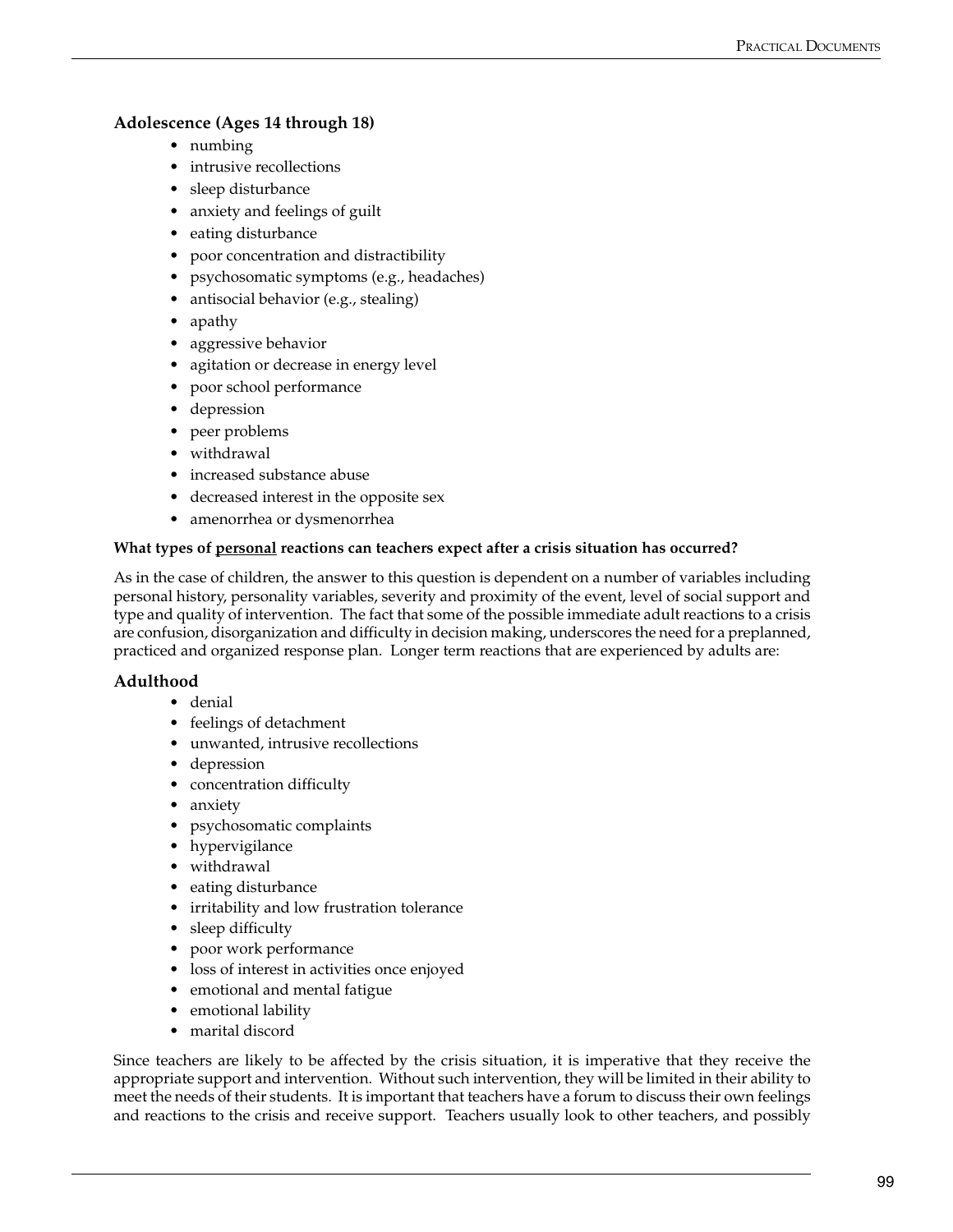school support personnel (e.g., psychologist, social worker, guidance counselor) to share their feelings. Family and friends outside the school environment can also serve as important sources of support. As with their students, most teachers will show a full recovery from the crisis situation. However, if the symptoms outlined above persist and continue to interfere with functioning, professional consultation may be beneficial.

# **What can classroom teachers do to address the reactions of their students during a crisis situation?**

Teachers are on the "front lines" during and following a crisis situation. They have spent the most time with their students and often know them better than anyone in the school. Therefore, teachers are likely to be in a good position to provide early and ongoing intervention. However, they are also in a very difficult position because they need to remain composed and in control for their students at a time when they themselves may be experiencing a flood of emotions in response to the crisis. Classroom teachers can find this especially difficult if they are not trained in crisis response and/or are not familiar with how to address the needs of their students following a crisis. Following are interventions that teachers can provide to address the reactions of their students to a crisis situation:

- After obtaining the facts regarding the crisis, *as well as permission from the principal to disclose them*, classroom teachers should accurately and honestly explain what has happened to their students. Their students should be told the information in a manner that they can understand, taking such variables as age and functioning levels into consideration.
- Teachers can, and most of the time should, consult with school personnel who are trained in crisis response and crisis intervention (e.g., school psychologist, school social worker, guidance counselors) on how to most effectively address their students' reactions to the crisis.
- It is often helpful when teachers model appropriate expression of feelings for their students and let them know that they have permission to verbalize what they are experiencing. It is important that teachers remain in control of their own emotions while dealing with their students, a task that may be difficult given that teachers themselves may have been significantly affected by the crisis. Children tend to look toward adults to assess how to react to a situation. A teacher who is experiencing difficulty may not model the optimal ways of coping and expressing feelings.
- If a teacher is unable to function adequately and meet the immediate needs of his/her students, another school official may need to replace the teacher temporarily or help him/her deal with the students. Every attempt should be made to keep the classroom teacher with his/ her students.
- Education of students regarding likely responses to the crisis is essential. Students should not feel they are "abnormal" or that they are "going crazy." Explaining to students that they will likely have a "normal reaction to an abnormal situation" can be helpful for them. Teachers may wish to share the age appropriate reactions described in this document.
- Students need to be warned that they may experience waves of strong emotions and coached on how to effectively deal with them (e.g., by talking to others, looking to others for support).
- The strong emotional reactions to a crisis situation are usually overcome in one to six weeks following the crisis. The long-term effects outlined above, however, could take weeks to months to dissipate.
- Classroom teachers should be vigilant for students who are experiencing significant difficulty in comparison to peers, and who may require additional and more individualized crisis intervention. Criteria for determining which students require additional intervention is outlined below.
- It is imperative that students, as a group, be given the opportunity to discuss their feelings and reactions to the crisis situation. The world as they know it has been threatened, their security undermined. They need to be able to discuss these feelings and know that their fears and reactions are shared by others.